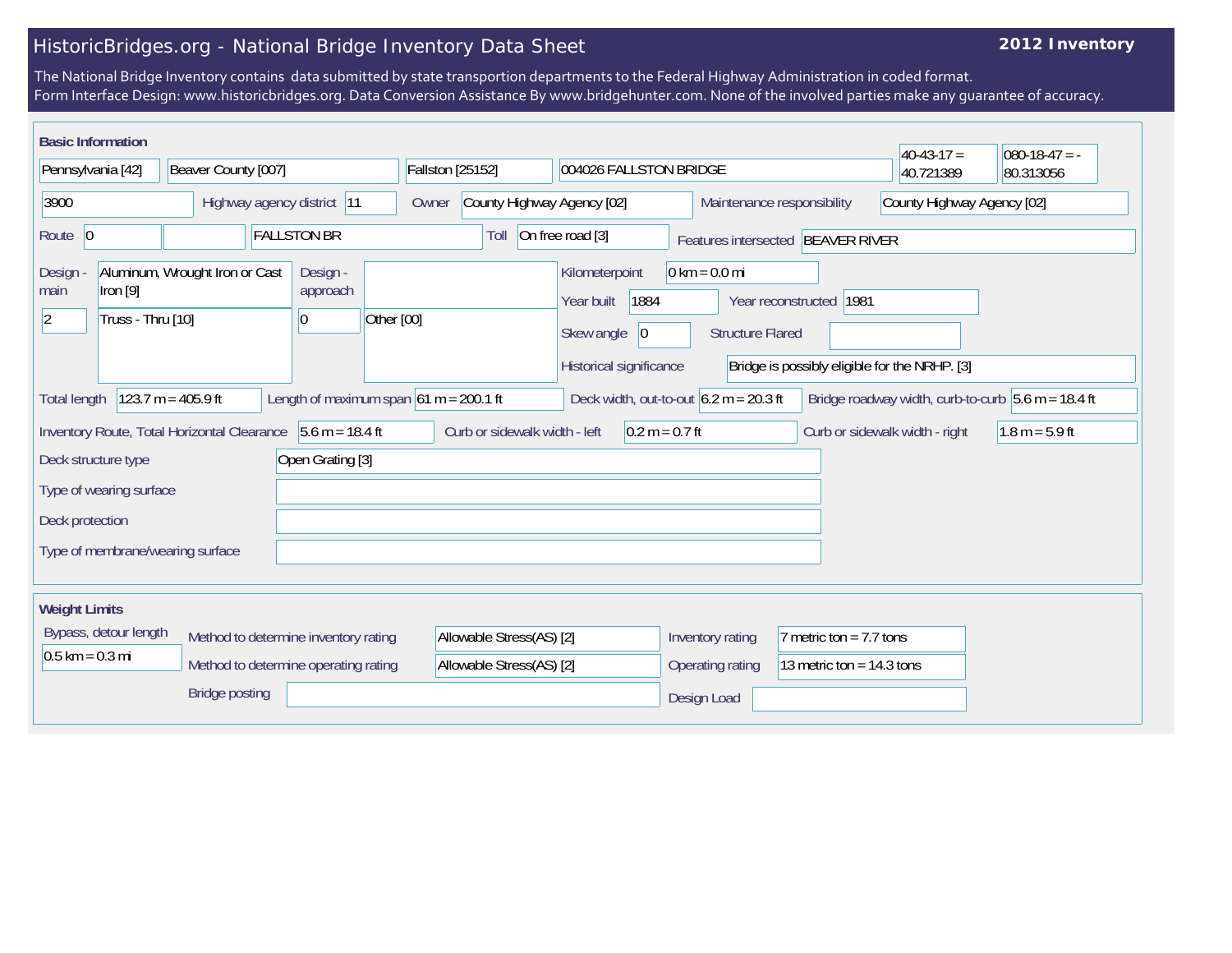| <b>Functional Details</b>                                                                                                                                                     |                                                 |                              |                                                                                         |  |  |  |  |  |  |  |
|-------------------------------------------------------------------------------------------------------------------------------------------------------------------------------|-------------------------------------------------|------------------------------|-----------------------------------------------------------------------------------------|--|--|--|--|--|--|--|
| 6523<br>Average daily truck traffi   0<br>Average Daily Traffic                                                                                                               | Year 2006<br>%                                  | Future average daily traffic | 7761<br>2032<br>Year                                                                    |  |  |  |  |  |  |  |
| Collector (Urban) [17]<br>Road classification                                                                                                                                 | Lanes on structure 2                            |                              | Approach roadway width<br>$6.1 m = 20.0 ft$                                             |  |  |  |  |  |  |  |
| Type of service on bridge Highway [1]                                                                                                                                         | Direction of traffic 2 - way traffic [2]        |                              | Bridge median                                                                           |  |  |  |  |  |  |  |
| No parallel structure exists. [N]<br>Parallel structure designation                                                                                                           |                                                 |                              |                                                                                         |  |  |  |  |  |  |  |
| Waterway [5]<br>Navigation control on waterway (bridge permit required). [1]<br>Type of service under bridge<br>Lanes under structure<br>$\overline{0}$<br>Navigation control |                                                 |                              |                                                                                         |  |  |  |  |  |  |  |
| Navigation horizontal clearance   1328.3 m = 4358.2 ft<br>148.6 m = 487.6 ft<br>Navigation vertical clearanc                                                                  |                                                 |                              |                                                                                         |  |  |  |  |  |  |  |
| Minimum vertical clearance over bridge roadway<br>Minimum navigation vertical clearance, vertical lift bridge<br>$6 m = 19.7 ft$                                              |                                                 |                              |                                                                                         |  |  |  |  |  |  |  |
| Minimum lateral underclearance reference feature Feature not a highway or railroad [N]                                                                                        |                                                 |                              |                                                                                         |  |  |  |  |  |  |  |
| Minimum lateral underclearance on left $0 = N/A$<br>Minimum lateral underclearance on right $0 = N/A$                                                                         |                                                 |                              |                                                                                         |  |  |  |  |  |  |  |
| Minimum Vertical Underclearance $ 0 = N/A$                                                                                                                                    |                                                 |                              | Minimum vertical underclearance reference feature Feature not a highway or railroad [N] |  |  |  |  |  |  |  |
| Appraisal ratings - underclearances N/A [N]                                                                                                                                   |                                                 |                              |                                                                                         |  |  |  |  |  |  |  |
|                                                                                                                                                                               |                                                 |                              |                                                                                         |  |  |  |  |  |  |  |
| <b>Repair and Replacement Plans</b>                                                                                                                                           |                                                 |                              |                                                                                         |  |  |  |  |  |  |  |
| Type of work to be performed                                                                                                                                                  | Work to be done by contract [1]<br>Work done by |                              |                                                                                         |  |  |  |  |  |  |  |
| Replacement of bridge or other structure because<br>of substandard load carrying capacity or substantial                                                                      | Bridge improvement cost<br>$ 0\rangle$          | Roadway improvement cost     | 1000                                                                                    |  |  |  |  |  |  |  |
| bridge roadway geometry. [31]                                                                                                                                                 | Length of structure improvement                 | $139 m = 456.1 ft$           | Total project cost<br>5000                                                              |  |  |  |  |  |  |  |
|                                                                                                                                                                               | Year of improvement cost estimate               |                              |                                                                                         |  |  |  |  |  |  |  |
|                                                                                                                                                                               | Border bridge - state                           |                              | Border bridge - percent responsibility of other state                                   |  |  |  |  |  |  |  |
|                                                                                                                                                                               | Border bridge - structure number                |                              |                                                                                         |  |  |  |  |  |  |  |